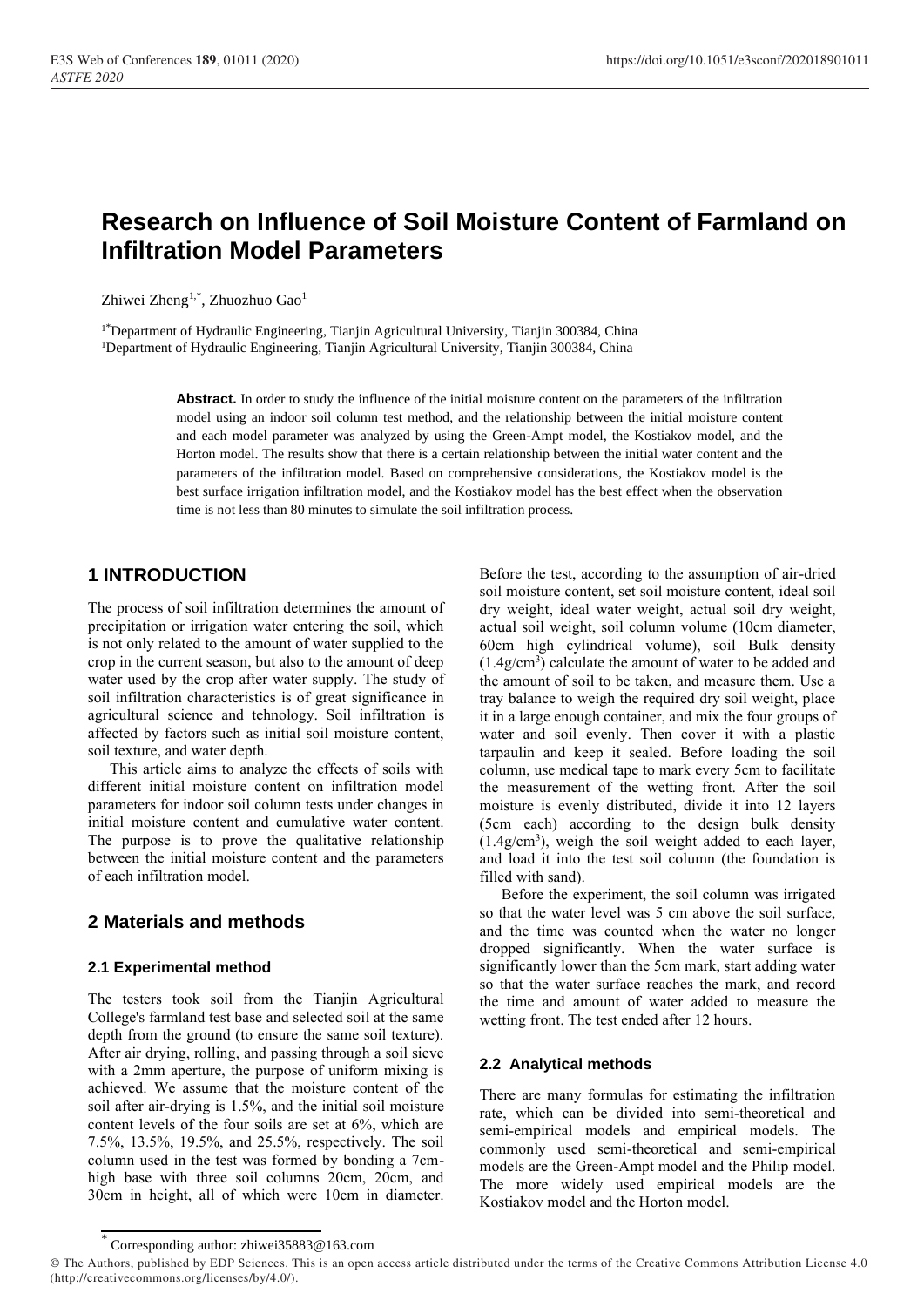The Green-Ampt infiltration formula, which is specifically expressed as

$$
t = \frac{1}{i_c} \left[ I(t) - \frac{b}{i_c} \ln(1 + \frac{I(t) \cdot i_c}{b}) \right]
$$
 (1)

b is the parameter of the Green-Ampt formula and  $i_c$  is the stable infiltration rate. The soil infiltration characteristics can be calculated as long as the soil saturation conductivity and the suction force of wetting peak surface are obtained.

The Kostiakov infiltration model can effectively describe the infiltration process in the short-term range, but it is not suitable for long-term infiltration study. It is expressed as

$$
I(t) = K\tau^a + f_0\tau(mm) \tag{2}
$$

The three parameters of the Horton model are determined based on the measured data. It can present the infiltration of soil factors to the affect of infiltration.It is expressed as

$$
i(t) = i_c + (i_0 - i_c) \cdot e^{-\beta t}
$$
 (3)

and

$$
I(t) = i_c t - \frac{1}{\beta} (i_0 - i_c) \cdot e^{-\beta t} + \frac{1}{\beta} (i_0 - i_c)
$$
 (4)

In the formula:  $i_0$  is the initial infiltration rate.

Philip's infiltration model is

$$
i(t) = \frac{1}{2}St^{-1/2} + A
$$
 (5)

and

$$
I(t) = St^{1/2} + At \tag{6}
$$

which is only applicable to the case of one-dimensional vertical infiltration of homogeneous soil.

The total infiltration water and infiltration speed were calculated based on the accumulated time, cumulative water addition and wetting front value recorded in the test, and the simulation values were calculated according to the three infiltration model formulas. Calculate the square error between the simulated value and the actual value, and use programming solve to minimize the square error to calculate the optimal parameters.

### **3 Results and discussion**

### **3.1 Effect of initial moisture content on infiltration rate and cumulative infiltration process**

After the test, the soil in the two soil boxes was taken out every 5 cm previously set, and the actual data of the four soil columns were obtained. The actual initial water contents of the four soil columns were 6.3%, 11.0%, 14.5%, 19.6%. Through the subsequent series of data analysis, the relationships shown in Fig.1 and Fig.2 are obtained. We can clearly find that the initial water content has similar effects on the infiltration rate and cumulative infiltration process. On the one hand, the soil column with an initial moisture content of 19.6% has the slowest change in infiltration rate and cumulative infiltration volume with time and is also the slowest

when compared with the other three soil columns. However, a soil column with an initial water content of 6.3% has the fastest infiltration rate and cumulative infiltration volume over time and the fastest comparison with the other three soil columns. In the longitudinal comparison, the soil columns with different initial moisture contents showed an increasing trend with time. On the other hand, when the four soil columns are compared horizontally, with the increase of the initial water content, their infiltration rate and cumulative infiltration rate change more slowly with time, and they gradually decrease. In addition, the maximum and minimum values of infiltration rate and cumulative infiltration water were obtained in two soil columns with an initial water content of 6.3% and an initial water content of 19.6%, respectively.



**Fig. 1.** Relationship between infiltration volume and time at different initial moisture contents.



**Fig. 2.** Relationship between cumulative water addition and time at different initial water cuts.

#### **3.2 Effect of initial moisture content on parameters of infiltration model**

#### *3.2.1 Effect of initial water content on parameters of Green-Ampt infiltration model*

actual cumulative time obtained through experiments is compared with the simulated cumulative time calculated by formula (1), then sum the square of the difference between them, and solve it in excel, and minimize the sum by changing the parameter values. The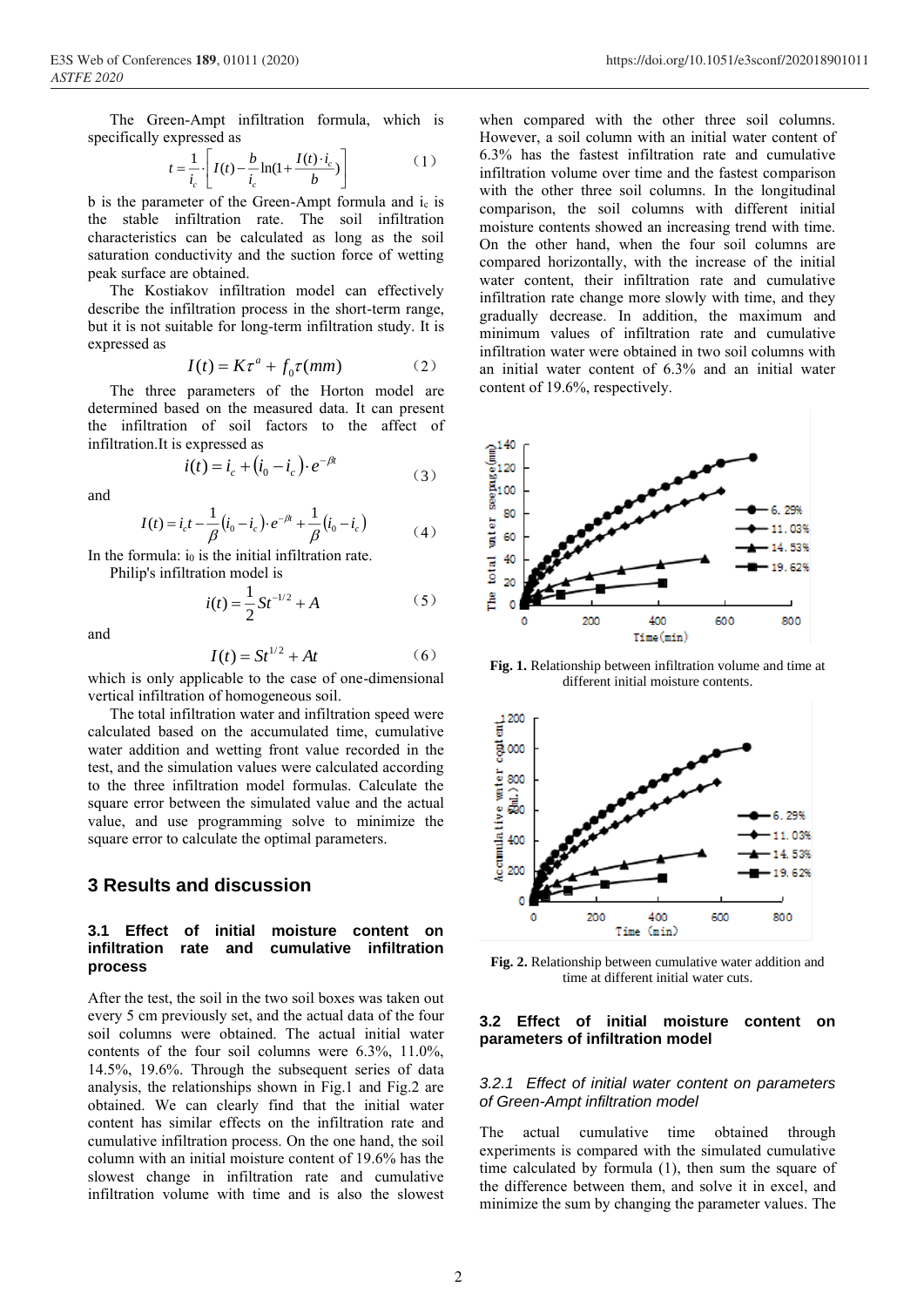

**Fig. 3.** Influence of different initial moisture content on parameter b.

It can be seen from Fig. 3. that the parameter b has a significant linear negative correlation with the initial water content, and the correlation coefficient reaches 0.9012. That's means the parameter b decreases with the increase of the initial water content.

#### **3.3 Effect of initial moisture content on parameters of Kostiacov infiltration model**

The actual cumulative infiltration amount obtained through experiments is compared with the actual cumulative infiltration amount calculated by formula (3), then the square of the difference between them is summed, and use the same method described above to minimize the sum. Combining the four soil columns, we can see that f0 is always 0, so we don't consider the effect on f0, and the experimental results show that the initial water content has little effect on the parameter a. Therefore, the influence on parameter a can be ignored in the analysis, and parameter a can be regarded as a constant. The relationship between the parameter K and the initial water content is shown in Fig. 4:



**Fig. 4.** Influence of different initial moisture content on parameter ic.

It can be obtained from Fig. 4. that the parameter K has a significant linear negative correlation with the

initial moisture content, and the correlation coefficient is 0.9957. That is means the parameter K decreases as the soil moisture content increases.

#### **3.4 Effect of initial water content on parameters of Horton infiltration model**

The actual cumulative infiltration amount obtained through experiments is compared with the actual cumulative infiltration amount calculated by formula (5), then the square of the difference between them is summed, and use the same method described above to minimize the sum. Combining 4 soil columns, we can get the influence of different initial water content on the parameters ic, i0 and  $\beta$  under this formula. The results are shown in Fig. 5, Fig. 6, and Fig. 7:



**Fig. 5.** Influence of different initial moisture content on parameter ic.



**Fig. 6.** Influence of different initial moisture content on parameter i0.



**Fig. 7.** Influence of different initial moisture content on parameter β.